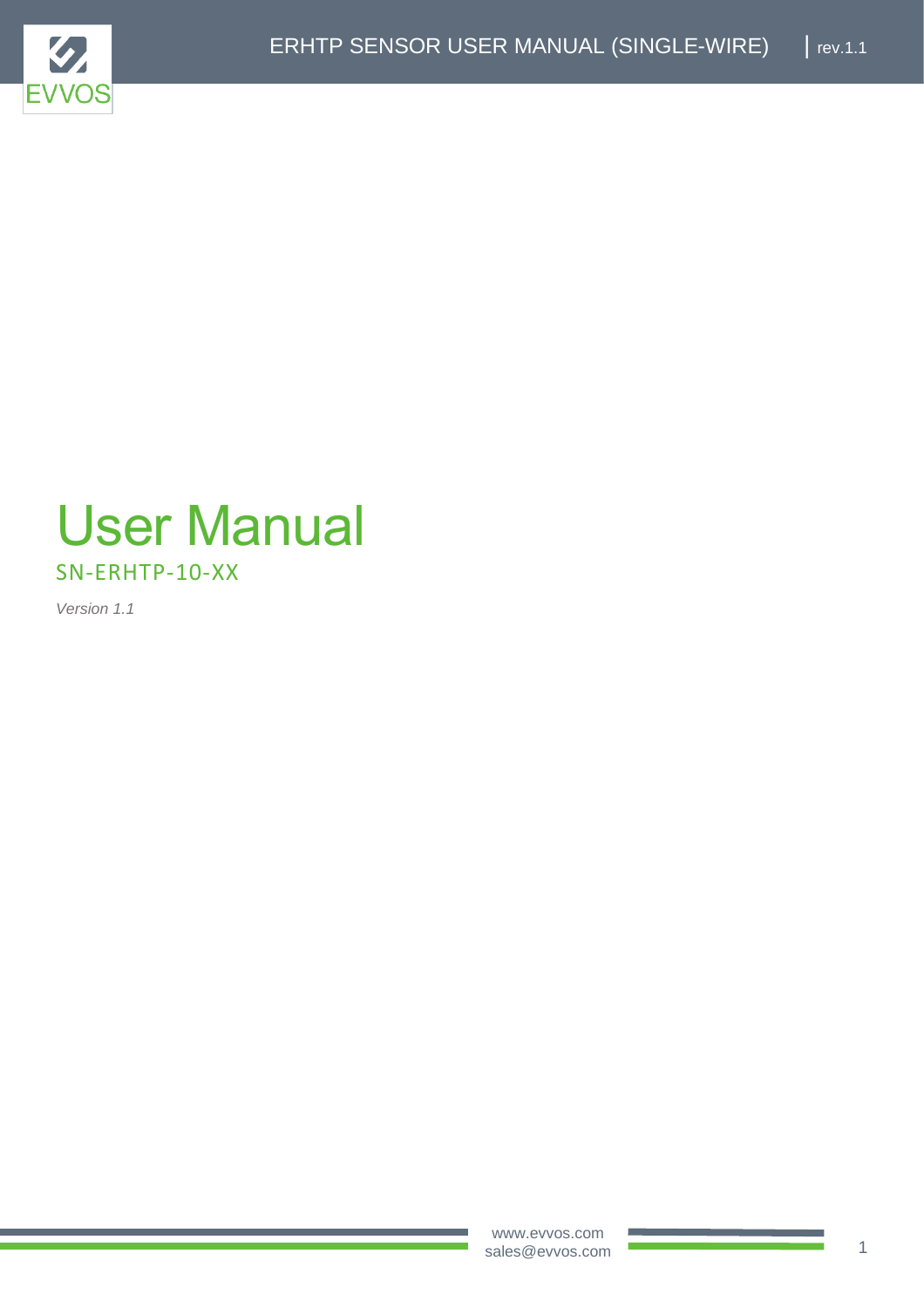

#### REVISION HISTORY

| <b>Version</b> | Date        | <b>Notes</b>                       |
|----------------|-------------|------------------------------------|
| 1.0            | 09 Jan 2020 | Initial Release                    |
| 1.1            | 01 Oct 2020 | Updated Sensor Maintenance section |
|                |             |                                    |
|                |             |                                    |
|                |             |                                    |
|                |             |                                    |
|                |             |                                    |
|                |             |                                    |
|                |             |                                    |
|                |             |                                    |
|                |             |                                    |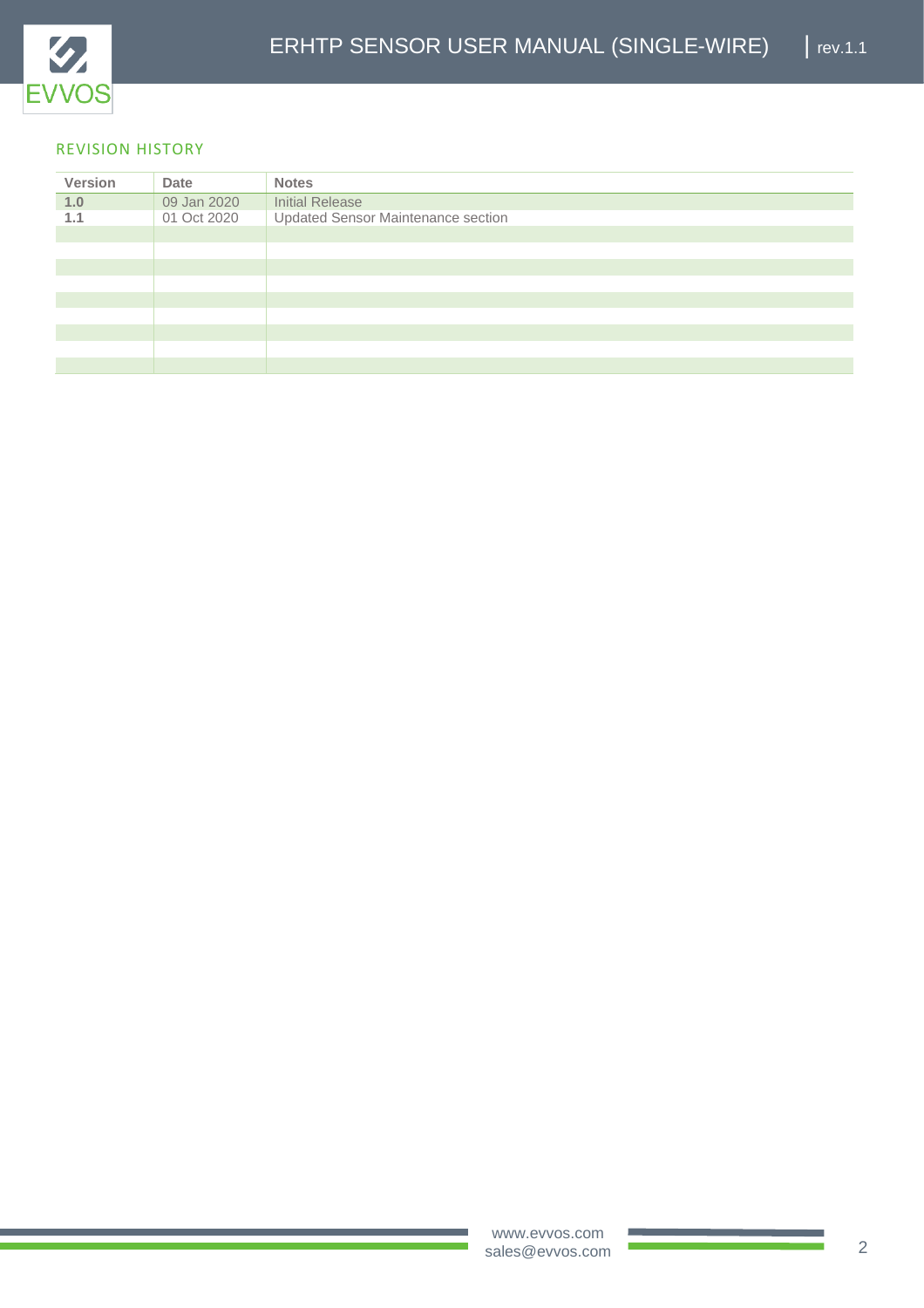

#### Table of Contents **Deparintion**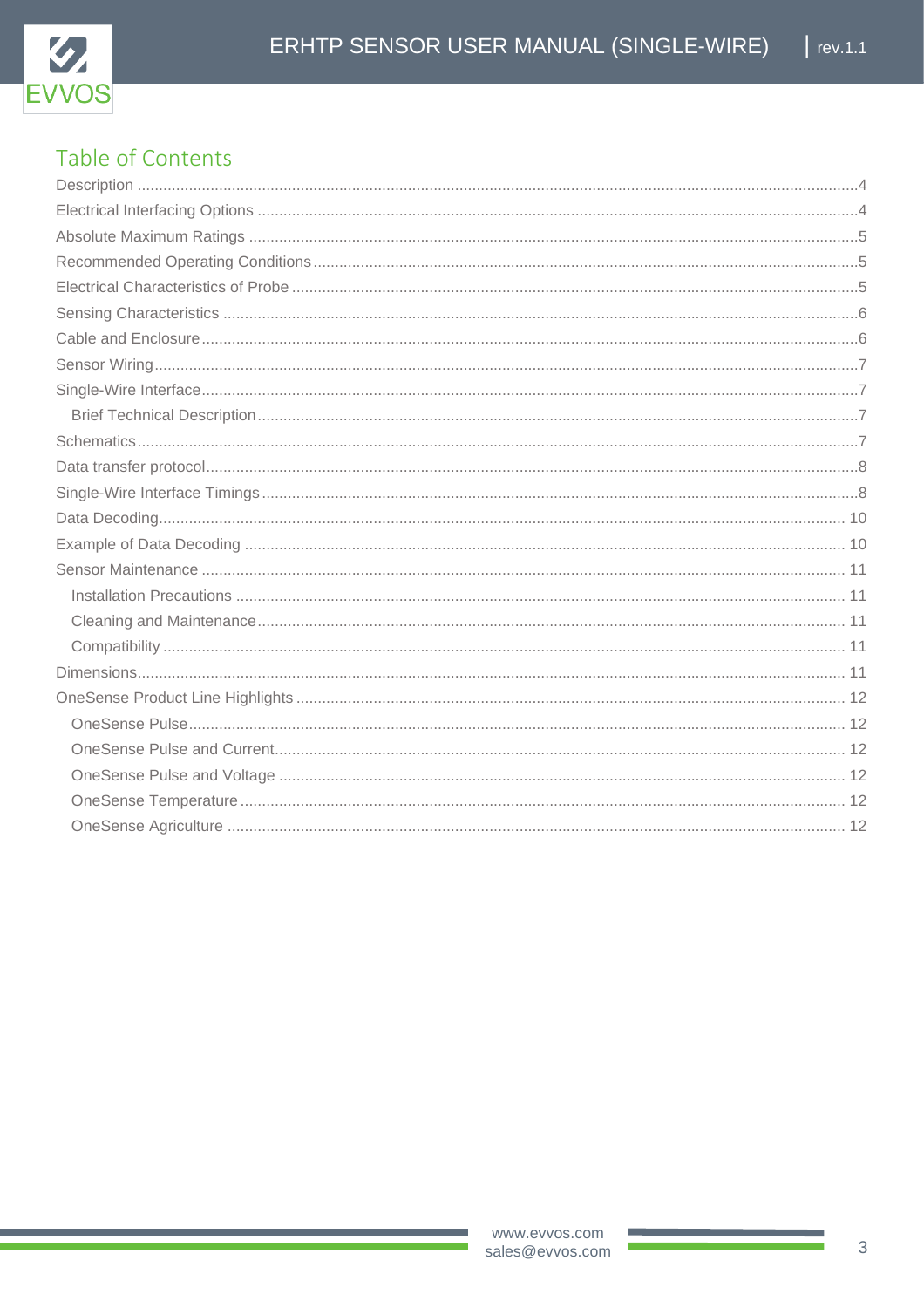

#### RELATIVE HUMIDITY, TEMPERATURE AND BAROMETRIC PRESSURE SENSOR (RHTP) WITH SINGLE-WIRE INTERFACE

The Evvos RHTP sensor is designed to provide high-quality environmental data, real-time measurements and calculation of multiple parameters.



#### **Applications**

- Environmental monitoring
- Weather forecasting solutions
- Precision agriculture & farming
- Industrial data acquisition
- Precision agriculture/farming
- Cold chain and HVAC applications
- Internet of things

#### **Measured and calculated parameters**

- Ambient temperature
- **Relative humidity**
- **Barometric pressure**
- Absolute humidity
- Dew point
- Vapor pressure
- Saturated vapor pressure

#### **Spec highlights**

- Stainless steel enclosure and filter cap
- Waterproof protection of internal electronicsonly sensor elements are exposed
- UV-protected and oil-resistant flexible cable
- Multiple electrical interfacing options and combinations
- Low-power consumption suitable for batterypowered applications

## <span id="page-3-0"></span>**Description**

The RHTP sensor is a robust, high-accuracy, digital probe. It measures multiple environmental parameters. Due to its low power consumption, versatile electrical interfacing options and wide power supply range, the probe is compatible with a variety of battery-operated dataloggers and industrial data acquisition systems. A stainless-steel enclosure in combination with weatherproof electronic circuitries and durable cable, ensure proper long-term operation even in harsh outdoor and industrial conditions. For improved reliability and accuracy, the probe is equipped with a poweradjustable heater to prevent condensation on humidity sensor and deterioration of its data quality.

#### <span id="page-3-1"></span>Electrical Interfacing Options

**Datalogger version: single-wire**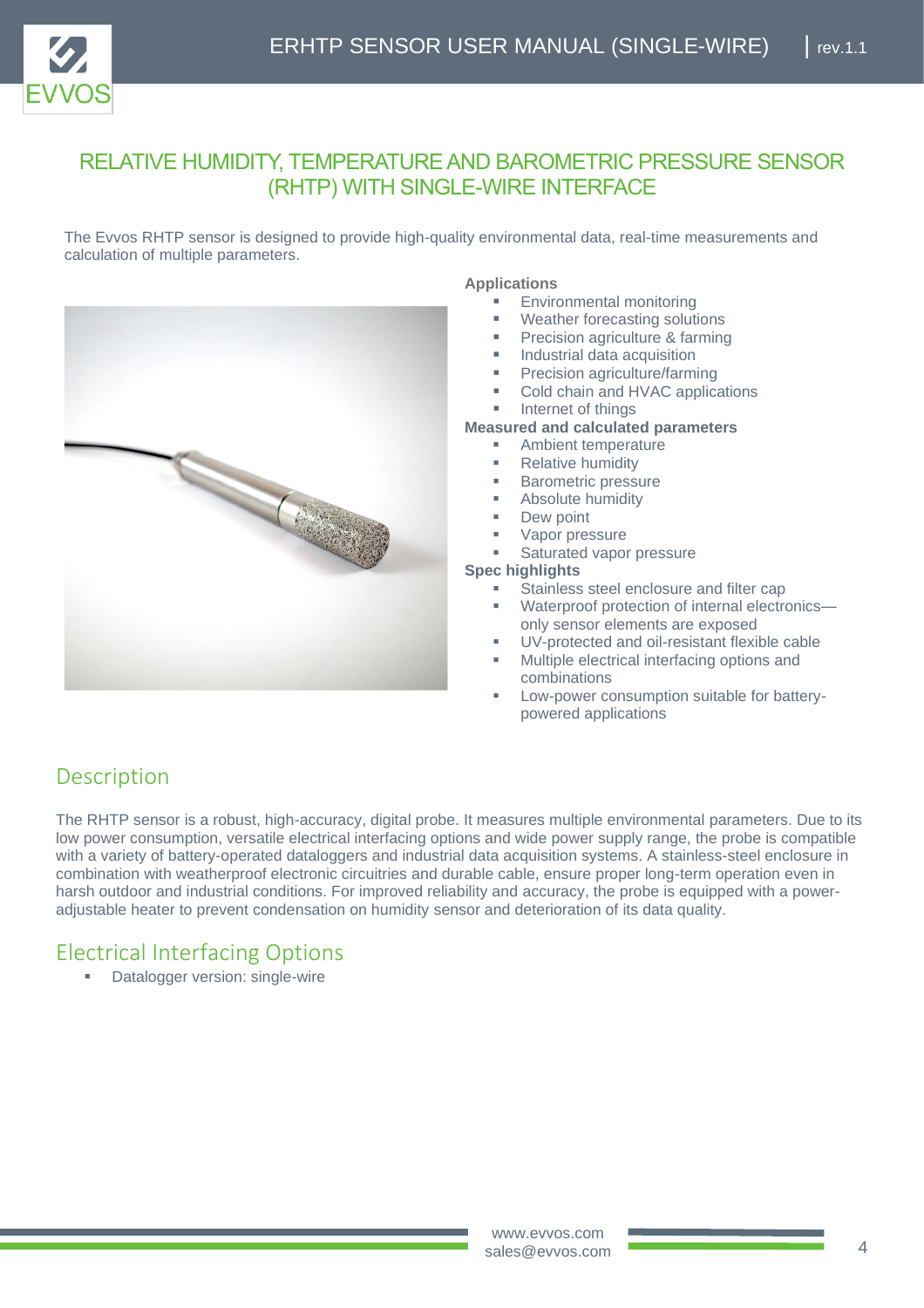

## <span id="page-4-0"></span>Absolute Maximum Ratings

| <b>Parameter</b>                      | <b>Conditions</b>                | Min                      | <b>Max</b>              | <b>Units</b>  |
|---------------------------------------|----------------------------------|--------------------------|-------------------------|---------------|
| <b>Supply voltage (Vin)</b>           | @25°C                            | $-0.3$                   | 25                      | V             |
| Voltage at any interface<br>pin       | Supply voltage 5 Vdc to 24 Vdc   | $-0.3$                   | 5.5                     | V             |
| <b>Operating temperature</b><br>range | Supply voltage 3.3 Vdc to 24 Vdc | $-40$                    | 85                      | $^{\circ}C$   |
| <b>Operation humidity range</b>       | Non-condensing environment       |                          | 100                     | $\%$          |
| <b>Operating pressure range</b>       | Full operating temperature range | 300                      | 20 000                  | hPa           |
| <b>Storage temperature</b>            | Non-condensing environment       | $-20$                    | 65                      | $^{\circ}$ C  |
| <b>Storage humidity</b>               | Non-condensing environment       | $\overline{\phantom{a}}$ | 60                      | $\frac{0}{6}$ |
| Storage pressure                      | Non-condensing environment       | 300                      | 1100                    | hPa           |
| <b>ESD on any interface pin</b>       | Protection by 170 W TVS diode    |                          | 30                      | kV            |
| ESD on voltage supply pin             | Protection by 350 W TVS diode    | $\sim$                   | 30                      | kV            |
| <b>Bending radius of cable</b>        | @25°C                            | 15                       | $\qquad \qquad =\qquad$ | mm            |

## <span id="page-4-1"></span>Recommended Operating Conditions

| <b>Parameter</b>                      |                                | Min                      | <b>Nom</b> | Max  | <b>Units</b>  |
|---------------------------------------|--------------------------------|--------------------------|------------|------|---------------|
| <b>Supply voltage (Vin)</b>           | @25°C, single-wire interface   | $\overline{\phantom{a}}$ | 3.3        | 12   | Vdc           |
| I/O voltage on any interface<br>pin   | Single-wire interface          | 2.8                      | 3.0        | 3.3  | Vdc           |
| <b>Operating temperature</b><br>range | Humidity range: non-condensing | $-20$                    | 25         | 65   | $^{\circ}$ C  |
| <b>Operation humidity range</b>       | Temperature range 0°C to 65°C  | 20                       |            | 80   | $\frac{0}{0}$ |
| <b>Operating pressure range</b>       | Temperature range 0°C to 65°C  | 700                      |            | 1300 | hPa           |
| $\lambda$ $\cap$ $\top$ $\Gamma$ .    |                                |                          |            |      |               |

NOTE:

Maximum accuracy and life expectancy are achieved under recommended operating conditions.

## <span id="page-4-2"></span>Electrical Characteristics of Probe

| <b>Parameter</b>                              | <b>Conditions</b>                                              | <b>Min</b>        | <b>Nom</b>               | <b>Max</b>               | <b>Units</b>   |
|-----------------------------------------------|----------------------------------------------------------------|-------------------|--------------------------|--------------------------|----------------|
| <b>Supply voltage (Vin)</b>                   | All electrical interfaces except USB                           | 3.3               | 12                       | 25                       | <b>Vdc</b>     |
| <b>Quiescent current consumption</b>          | Full voltage supply range. Single-wire interface               | 1.2               | 1.4                      | 2.5                      | mA             |
| <b>Shutdown current</b>                       | @12 Vdc supply voltage, electrical interface<br>dependent      | 20                | 40                       | 200                      | <b>uA</b>      |
| Internal voltage regulator accuracy           | Full operating temperature range                               | $\sim$            | 1.4                      | $\overline{2}$           | $\frac{0}{0}$  |
| Internal voltage regulator line<br>regulation | Full operating temperature range,<br>Full supply voltage range |                   | $\overline{\phantom{0}}$ | 0.4                      | $\%$ /V        |
| <b>Reset time</b>                             |                                                                | 15                | 20                       | 25                       | ms             |
| Power-up time                                 |                                                                | 150               | 200                      | 250                      | ms             |
| <b>MCU clock frequency</b>                    | Full supply voltage range                                      | 32                | 8000                     | 16000                    | <b>kHz</b>     |
| <b>Max sampling rate</b>                      | . Single-wire interface                                        | 0.5               | $\mathbf 1$              | 10                       | S/s            |
| Non-volatile memory write/erase<br>cycles     |                                                                | 100 000           | $\overline{\phantom{a}}$ | $\overline{\phantom{a}}$ | cycles         |
| <b>Heater current consumption</b>             | Full supply voltage range                                      | $\qquad \qquad =$ | 60                       | 100                      | m <sub>A</sub> |
| Heater duty cycle adjustment                  | Dependent on supply voltage                                    | $\Omega$          | $\qquad \qquad =\qquad$  | 75                       | $\frac{0}{0}$  |
| <b>Heater output power</b>                    | @12 Vdc supply voltage                                         |                   | 200                      | 400                      | mW             |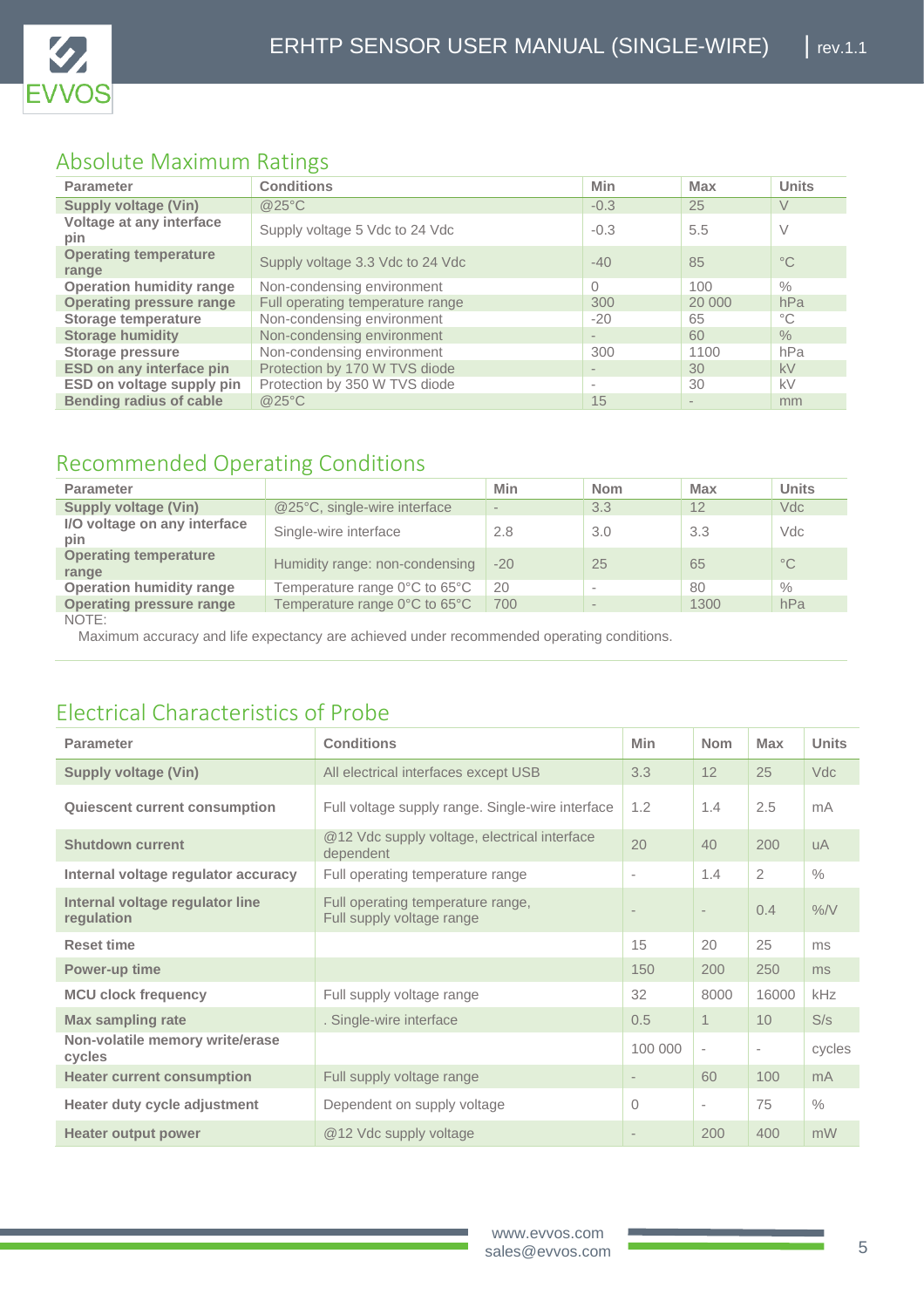

| <b>Parameter</b>                    | <b>Conditions</b>                   | Min                      | <b>Nom</b>               | <b>Max</b> | <b>Units</b> |
|-------------------------------------|-------------------------------------|--------------------------|--------------------------|------------|--------------|
| $V$ PULL-UP $(1)$                   | Pull-up resistor by the host system | 3                        | 3.3                      | 5.5        | V            |
| $V_{LOG-HI}$ <sup>(2)</sup>         |                                     | 2.7                      | 2.8                      | $\sim$     | V            |
| $V_{LOG-LO}$ (3)                    |                                     | $\qquad \qquad$          | 0.4                      | 0.6        | V            |
| $V_{\text{PULL-DN}}$ <sup>(4)</sup> | 1m standard length of cable         | $\overline{\phantom{a}}$ | $\overline{\phantom{a}}$ | VLOG-      | $\vee$       |
| NOTE:                               |                                     |                          |                          |            |              |

(1) VPULL-UP – voltage of data line at default state with no data transmission active

(2) VLOG-HI – minimal required voltage for the sensor to detect a logic HIGH level

(3) VLOG-LO – maximal allowed voltage for the sensor to detect a logic LOW level

(4) VPULL-DN – voltage of data line at pull-down state during active data transmission

## <span id="page-5-0"></span>Sensing Characteristics

| <b>Parameter</b>                                                         | <b>Conditions</b>                                                                                          | <b>Min</b>                   | <b>Max</b>                   | <b>Units</b>                                |
|--------------------------------------------------------------------------|------------------------------------------------------------------------------------------------------------|------------------------------|------------------------------|---------------------------------------------|
| Absolute accuracy of relative humidity                                   | Full temperature range                                                                                     | $-3$                         | $+3$                         | $\frac{0}{0}$                               |
| Absolute accuracy of barometric pressure                                 | Full temperature range                                                                                     | $-1.7$                       | $+1.7$                       | hPa                                         |
| Absolute accuracy of temperature (standard<br>option)                    | $0^{\circ}$ C to 60 $^{\circ}$ C<br>$-20^{\circ}$ C to $0^{\circ}$ C<br>$-40^{\circ}$ C to $-20^{\circ}$ C | $-0.5$<br>$-0.65$<br>$-0.75$ | $+0.5$<br>$+0.65$<br>$+0.75$ | $^{\circ}$ C<br>$^{\circ}$ C<br>$^{\circ}C$ |
| Relative accuracy of voltage measurement for<br>$V_{MCU}$ <sup>(3)</sup> | Full temperature range                                                                                     | $-6$                         | $+6$                         | $\%$                                        |
| Relative accuracy of voltage measurement for<br>$V_{SEN}$ <sup>(4)</sup> | Full temperature range                                                                                     | $-6$                         | $+6$                         | $\frac{0}{0}$                               |
| Relative accuracy of voltage measurement for<br>$V_{IN}$ (5)             | 3.3Vdc < Vin < 24Vdc, full temperature<br>range                                                            | $-6$                         | $+6$                         | $\frac{0}{0}$                               |
| <b>Precision of temperature (standard option)</b>                        | Calculation error included                                                                                 |                              | 0.02                         | $^{\circ}C$                                 |
| <b>Precision of humidity</b>                                             | Calculation error included                                                                                 | $\overline{\phantom{a}}$     | 0.07                         | $\frac{0}{0}$                               |
| <b>Precision of pressure</b>                                             | Calculation error included                                                                                 | $\overline{\phantom{a}}$     | 0.8                          | hPa                                         |
| <b>Conversion time</b>                                                   | All primary parameters combined:<br>temperature, humidity, pressure                                        | 500                          | 1000                         | ms                                          |

NOTE:

 $(V_{MCU} -$  supply voltage for the onboard MCU

 $(2)$  V<sub>SEN</sub> – supply voltage for the onboard sensing blocks

 $(V_{IN} - supply$  voltage for probe

## <span id="page-5-1"></span>Cable and Enclosure

| <b>Parameter</b>                | Value                     | Unit                     |
|---------------------------------|---------------------------|--------------------------|
| <b>Cable capacitance</b>        | 160                       | pF/m                     |
| <b>Cable inductivity</b>        | 650                       | pH/m                     |
| <b>Conductor stranding</b>      | 0.14                      | mm <sup>2</sup>          |
| Cable diameter                  | 4.6                       | mm                       |
| Minimal bending radius of cable | 45                        | mm                       |
| <b>UV resistant</b>             | Yes                       | $\sim$                   |
| <b>Chemicals resistant</b>      | Yes                       | $\overline{\phantom{a}}$ |
| <b>Cold resistant</b>           | Yes                       | $\sim$                   |
| <b>Halogen-free</b>             | Yes                       | $\overline{\phantom{a}}$ |
| <b>Shield</b>                   | Yes                       | $\sim$                   |
| <b>Sheath material</b>          | TPE                       | $\overline{\phantom{a}}$ |
| Sheath color                    | <b>Black</b>              | $\sim$                   |
| <b>Enclosure material</b>       | <b>Stainless</b><br>steel | $\qquad \qquad$          |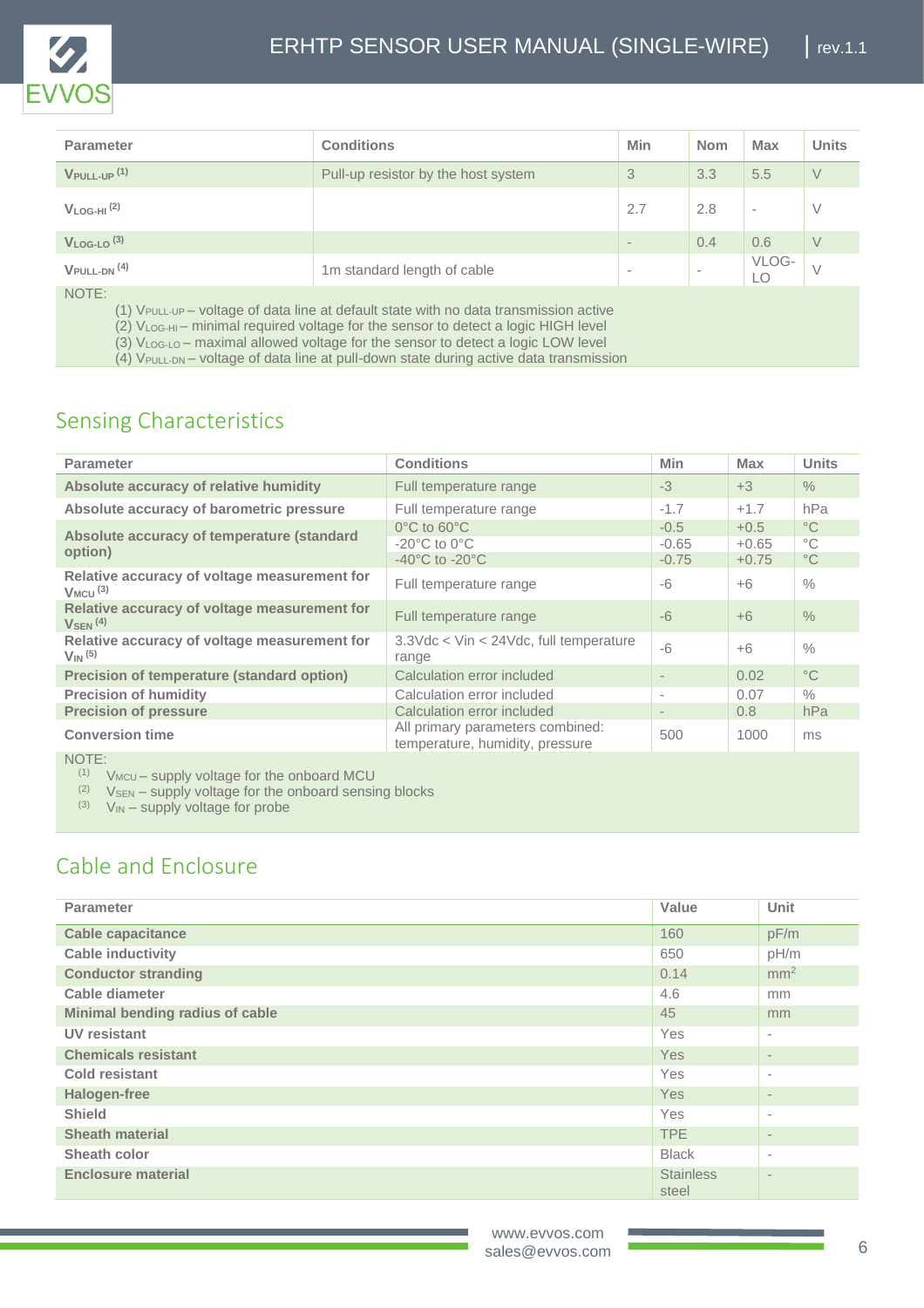

## <span id="page-6-0"></span>Sensor Wiring

| Wire function (interface-specific) | Wire color   | <b>Note</b>               |
|------------------------------------|--------------|---------------------------|
| +V (system power supply)           | <b>Brown</b> |                           |
| -V (system GND)                    | White        |                           |
|                                    | Grev         | Do not connect to any pin |
| SDA (single-wire IO)               | Yellow       |                           |
|                                    | Green        | Do not connect to any pin |

## <span id="page-6-1"></span>Single-Wire Interface

#### <span id="page-6-2"></span>Brief Technical Description

Single-wire is a low-power half-duplex single-ended asynchronous serial interface that allows bidirectional data transfer over a single-line data bus. It is an effective interfacing solution for MCU-based host data acquisition systems with limited input/output capabilities. A host MCU is always the first to initiate communication and the RHTP sensor provides its measurement values as a response. Electrical communication layer is based on open-drain (opencollector) bi-directional I/O-port with a pull-up resistor provided by the host system. Recommended values for the pullup resistor vary in the range  $2 \text{ k}\Omega - 5.6 \text{ k}\Omega$  and depend on the length of the cabling between a host and a sensor. Longer the cable, lower the value of the pull-up resistor. At a cable length of 1m the recommended value for ensuring correct communication with single-wire interfaced RHTP sensor is 5 kΩ.

#### <span id="page-6-3"></span>**Schematics**



*Fig. 1 Electrical connections between RHTP and a host data acquisition system*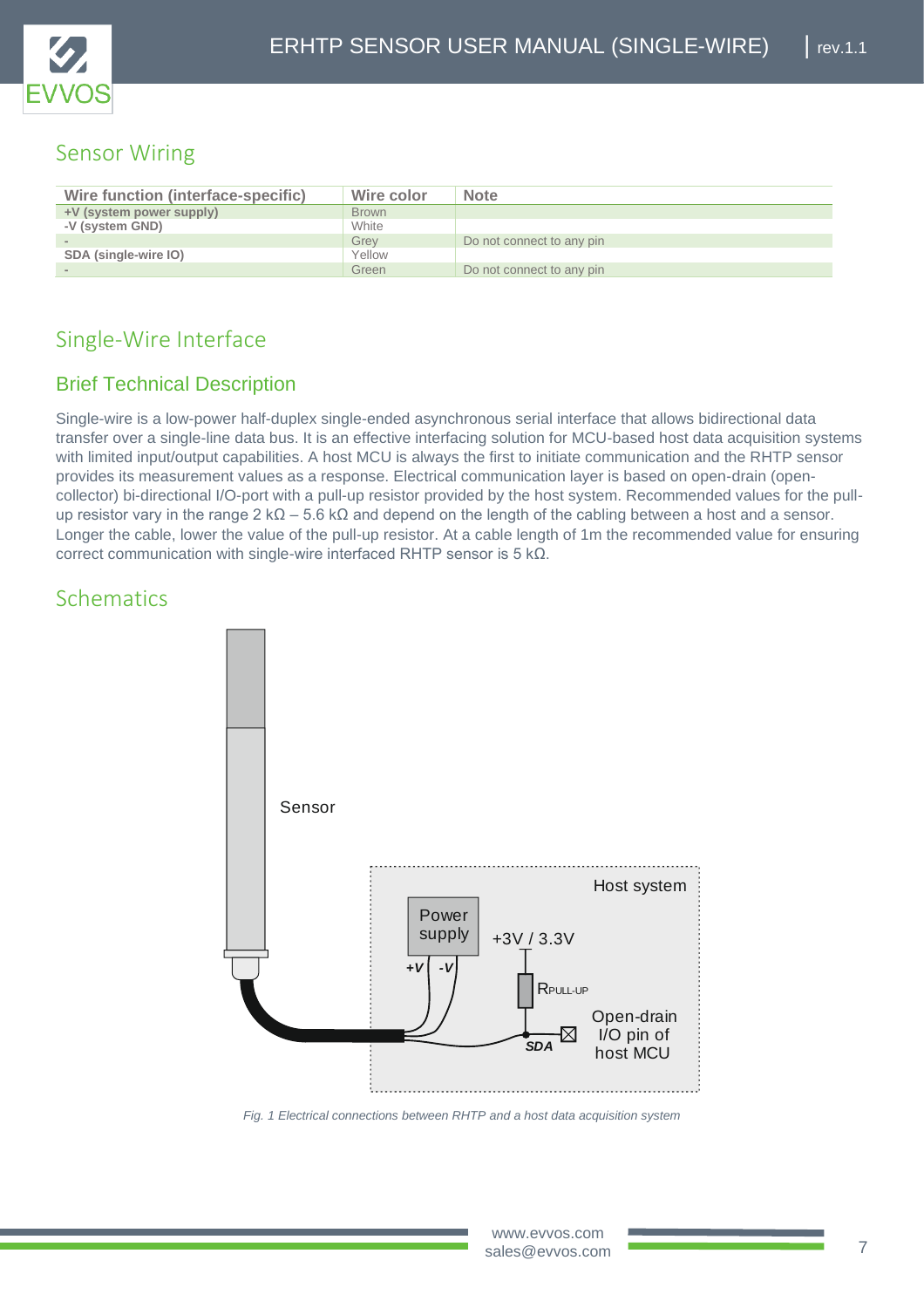

## <span id="page-7-0"></span>Data transfer protocol

The host MCU initiates the communication with the RHTP sensor by pulling the data line low for a specific time and then releases the line (DATA REQUEST). The sensor replies by pulling the line and releasing it (START DATA) and then continues with transmission of data packages of 16-bit values for environmental parameters and a parity check. After the last data package (PARITY) the sensor generates an additional signal to flag the end of its transmission (END DATA). Data packages with measured values of the environmental parameters are always transmitted in the following order (listed from first to last):

- 1) RELATIVE HUMIDITY
- 2) AIR TEMPERATURE
- 3) BAROMETRIC PRESSURE
- 4) PARITY

Transmission of data packages starts with the most significant bit from the high byte of the value (bit 0) and ends with the least significant bit from the low byte (bit 15).



*Fig. 2 Sequence of a data transmission cycle*

## <span id="page-7-1"></span>Single-Wire Interface Timings

Single-wire is an asynchronous interface, hence, observing timings and timing tolerances closely plays crucial role for correct data reception by the host.



*Fig. 3 Timing requirements of single-wire data transmission*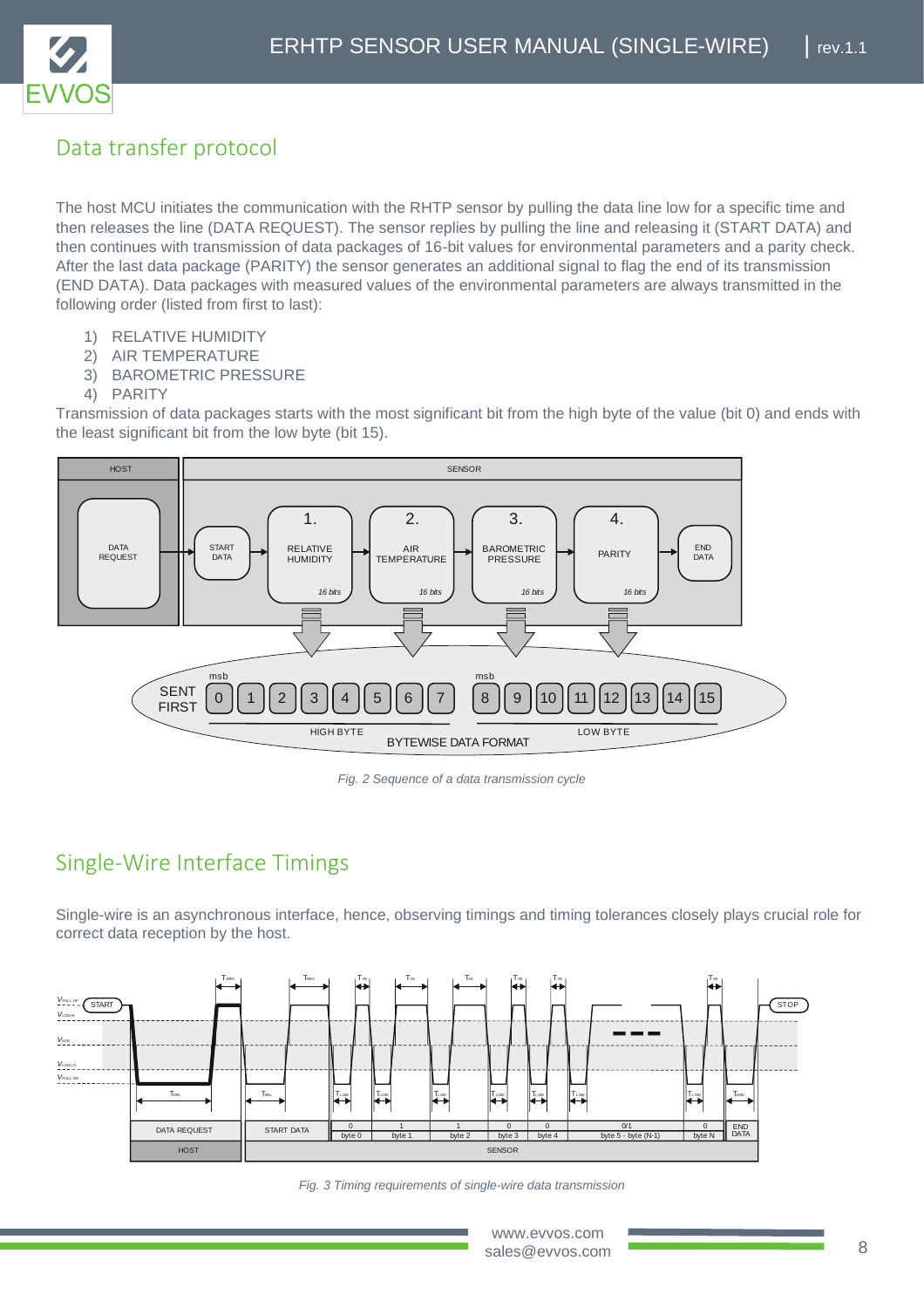

| <b>Parameter</b>        | <b>Description</b>                      | Min | <b>Nom</b> | <b>Max</b> | <b>Units</b> |
|-------------------------|-----------------------------------------|-----|------------|------------|--------------|
| <b>T</b> <sub>DRL</sub> | <b>DATA REQUEST low level</b>           | 800 | 1000       | 1200       | $\mu s$      |
| <b>T</b> <sub>DRH</sub> | DATA REQUEST high level                 | 20  | 30         | 200        | μs           |
| <b>TREL</b>             | <b>START DATA low level</b>             | 75  | 80         | 85         | $\mu s$      |
| <b>TREH</b>             | START DATA high level                   | 75  | 80         | 85         | μs           |
| <b>TLOW</b>             | Low level for transmission of any bit   | 48  | 50         | 55         | $\mu s$      |
| <b>T</b> <sub>H0</sub>  | High level for transmission of "0"-bit  | 22  | 26         | 30         | μs           |
| T <sub>H1</sub>         | High level for transmission of "1"-bit  | 68  | 70         | 75         | $\mu$ s      |
| <b>TEND</b>             | <b>END DATA low level</b>               | 45  | 50         | 55         | μs           |
| <b>T</b> <sub>SMP</sub> | Offset interval for SAMPLE of bit value |     |            | 60         | $\mu s$      |

Each bit in the data packages is encoded by two timings: a low level ( $T_{LOW}$ ) and a high level ( $T_{H0}$  or  $T_{H1}$ ). A low-level ( $V_{\text{LOG-LO}}$ ) marks the beginning of a bit transmission. A high-level ( $V_{\text{LOG-HI}}$ ) transition marks the start of T<sub>SMP</sub> counting by the host system. Sampling the voltage level of the line at the end of T<sub>SMP</sub> determines bit value – 0 or 1. Consecutive bits must be stored in a 16-bit buffer observing the order of their reception by the host. In order to perform correct reception of single-wire data a host must be able to measure small intervals precisely (see  $T_{SPM}$  timing). NOTE: Reading the RHTP sensor at a rate higher than its maximal sample rate results in multiple readings of the same values.



*Fig. 4 Bit sampling with single-wire interface*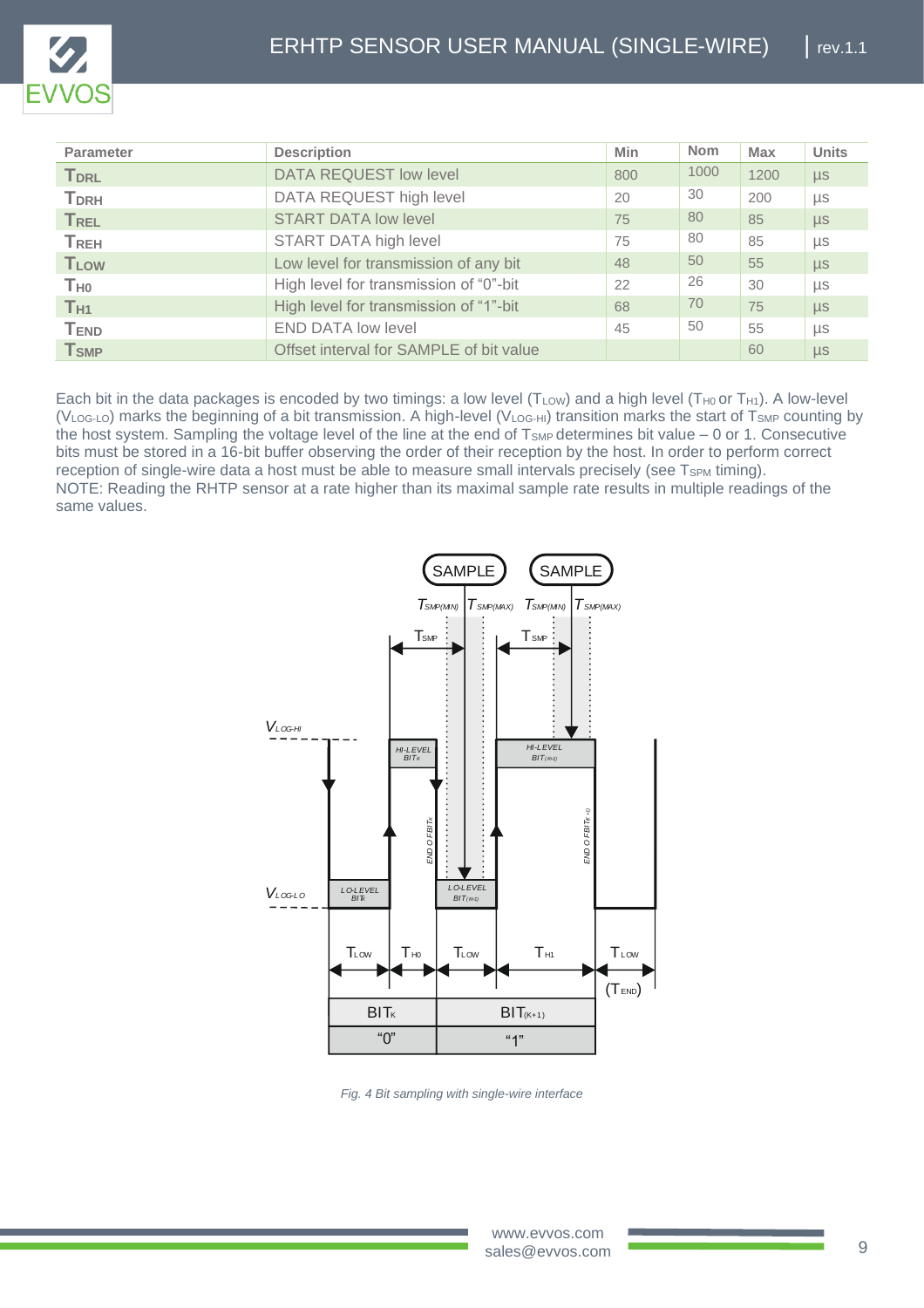

## <span id="page-9-0"></span>Data Decoding

*NOTE: All values below in decimal code unless explicitly noted.* 

RELATIVE HUMIDITY [%]

**RH = ( ( [byte 0] \* 256 + [byte 1] ) / 10 )**

AIR TEMPERATURE [°C]

Step 1: **value = ( [byte 2] \* 256 + [byte 3] )**

Step 2A: (positive temperatures including 0.0°C): if value < 32768, then

**AT = ( value / 10 )**

Step 2B: (sub-zero temperatures): if value > 32768, then

**AT = ( ( value – 32768 ) / 10 )** 

BAROMETRIC PRESSURE [hPa]

**BP = ( ( [byte 4] \* 256 + [byte 5] ) / 10 )**

PARITY [unitless]

**Parity = ( ( [byte 0] \* 256 + [byte 1] ) + ( [byte 2] \* 256 + [byte 3] ) + ( [byte 4] \* 256 + [byte 5] ) )**

#### <span id="page-9-1"></span>Example of Data Decoding

|                | <b>RELATIVE HUMIDITY</b> |           | <b>AIR TEMPERATURE</b> |           | <b>BAROMETRIC PRESSURE</b> |           | <b>PARITY</b> |           |
|----------------|--------------------------|-----------|------------------------|-----------|----------------------------|-----------|---------------|-----------|
|                | Byte 0                   | Byte 1    | Byte 2                 | Byte 3    | Byte 4                     | Byte 5    | Byte 6        | Byte 7    |
| <b>BINARY</b>  | 0000 0011                | 0101 1001 | 0000 0001              | 0011 1010 | 0010 0110                  | 1100 1111 | 0010 1011     | 0110 0010 |
| <b>DECIMAL</b> | 857                      |           | 314                    |           | 9935                       |           | 11106         |           |
| <b>DECODED</b> | 85.7%                    |           | 31.4 $^{\circ}$ C      |           | 993.5 hPa                  |           | 11106         |           |

|                | <b>RELATIVE HUMIDITY</b> |           | <b>AIR TEMPERATURE</b> |           | <b>BAROMETRIC PRESSURE</b> |           | <b>PARITY</b> |           |  |
|----------------|--------------------------|-----------|------------------------|-----------|----------------------------|-----------|---------------|-----------|--|
|                | Byte 0                   | Byte 1    | Byte 2                 | Byte 3    | Byte 4                     | Byte 5    | Byte 6        | Byte 7    |  |
| <b>BINARY</b>  | 0000 0001                | 1100 1001 | 1000 0000              | 1101 0110 | 0010 0100                  | 0010 0100 | 1010 0110     | 1011 0100 |  |
| <b>DECIMAL</b> | 457                      |           |                        | 32982     |                            | 9237      |               | 42676     |  |
| <b>DECODED</b> | $45.7 \%$                |           | $-21.4 °C$             |           | 923.7 hPa                  |           | 42676         |           |  |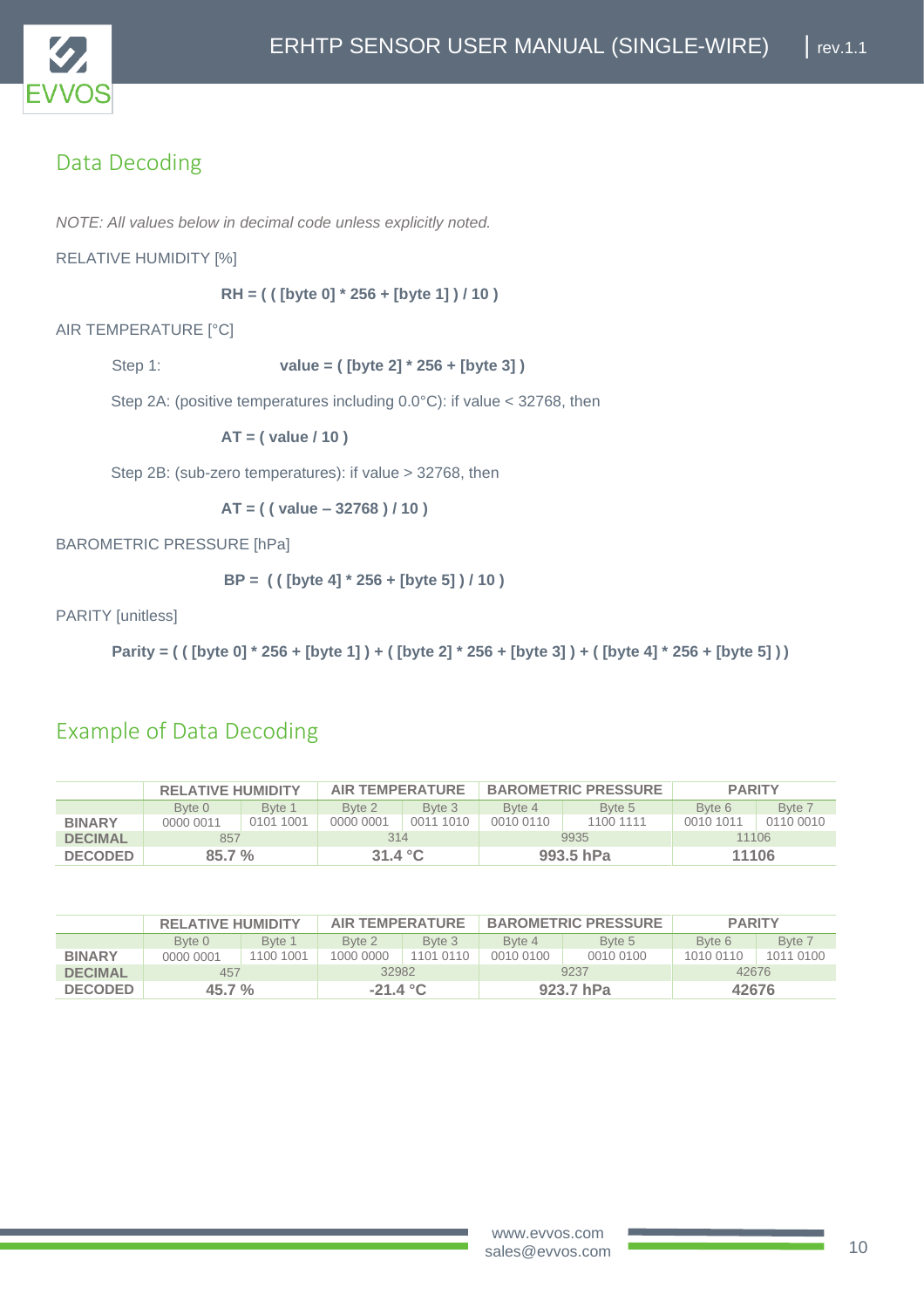

#### <span id="page-10-0"></span>Sensor Maintenance

#### <span id="page-10-1"></span>Installation Precautions

Do not connect sensor's casing to live wires.

In outdoor installations, the sensor must be mounted in a solar shield or else measurement values may not be accurate.

#### <span id="page-10-2"></span>Cleaning and Maintenance

SN-ERHTP-10-XX probes do not require any unusual maintenance. However, if needed, the enclosure may be cleaned, and the filer cap should be replaced to maintain high accuracy of measurement over wide relative humidity, temperature and barometric pressure ranges.

- Never touch exposed sensing components. Any attempt to mechanically clean sensing components (brushing, rubbing) will damage them.
- Do not wash exposed electronic sensor parts, using water or any chemicals.
- Use a damp soft cloth to remove dust, mud and any dirt deposits from the exterior of the probe.
- Do not use any abrasive cleaning agents or solvents.
- The filter cap should be replaced every year if probe is installed outdoors or in dusty and polluted environment.
- Do not attempt to clean the filter cap as this will only lead to its clogging.
- Install filter cap only if it is completely dry.
- Do not touch exposed electronic parts.
- Do not remove protective filter cap for prolonged periods of sensor operation.

#### <span id="page-10-3"></span>**Compatibility**

RHTP sensors are compatible with all versions of OneSense telemetry devices. Contact sales@evvos.com for more information.

Observe electrical specifications and interface requirements to ensure compatibility with third-party dataloggers.

#### <span id="page-10-4"></span>Dimensions



| <b>Dimension</b> | Min   | <b>Nom</b>     | <b>Max</b> | Unit |
|------------------|-------|----------------|------------|------|
| $\mathsf{A}$     | 17.9  | 18             | 18.1       | mm   |
|                  | 0.705 | 0.709          | 0.713      | in   |
| B                | 19.9  | 20             | 20.1       | mm   |
|                  | 0.783 | 0.787          | 0.791      | in   |
| $\mathsf{C}$     | 1.95  | $\overline{2}$ | 2.05       | mm   |
|                  | 0.077 | 0.079          | 0.081      | in   |
| D                | 1.1   | 1.3            | 1.4        | mm   |
|                  | 0.047 | 0.051          | 0.055      | in   |
| E                | 39.9  | 40             | 40.1       | mm   |
|                  | 1.53  | 1.57           | 1.61       | in   |
| F                | 88.9  | 89             | 89.1       | mm   |
|                  | 3.500 | 3.504          | 3.508      | in   |
| G                | 150   | 155            | 158        | mm   |
|                  | 5.906 | 6.102          | 6.220      | in   |